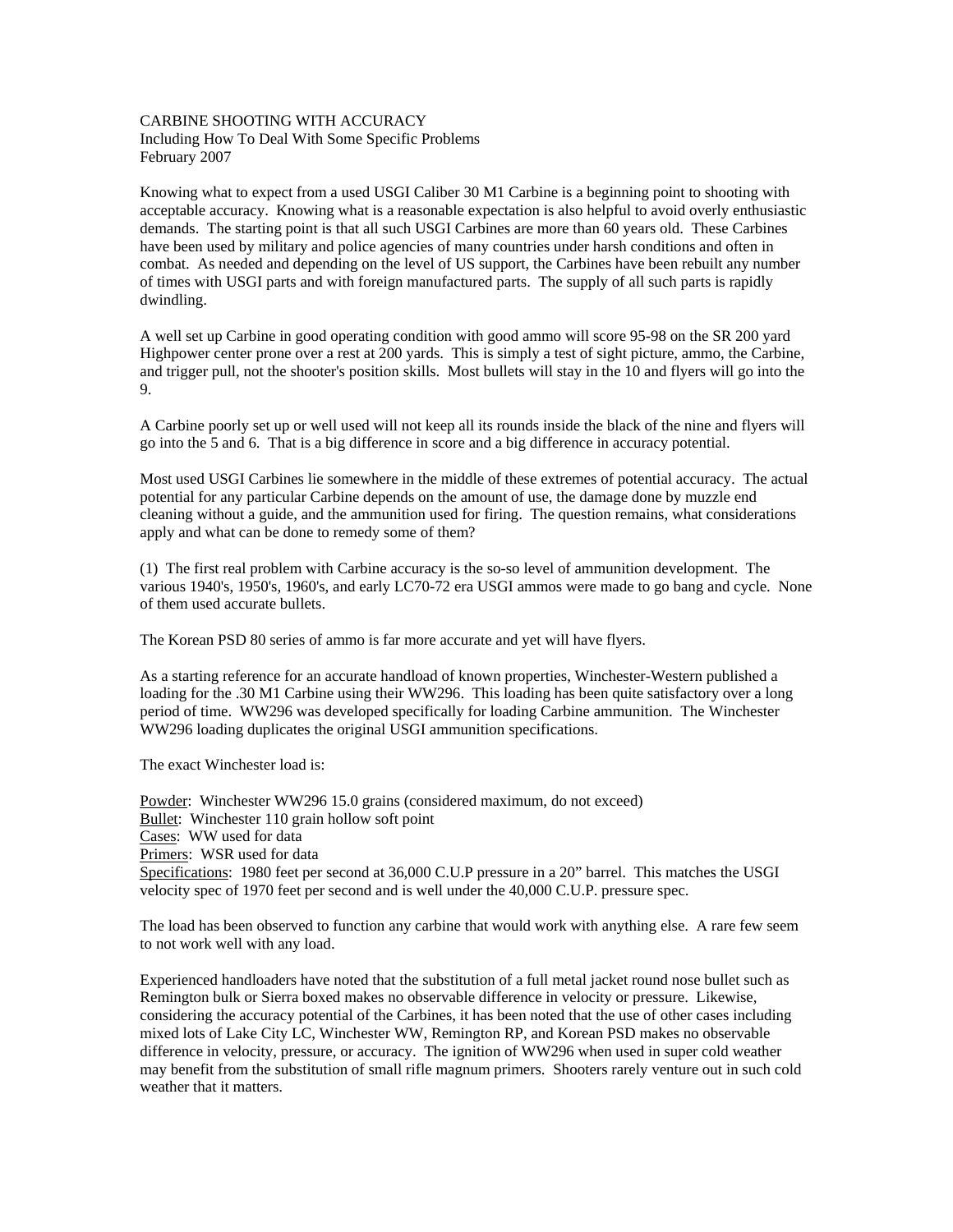MOST IMPORTANT: The .30 Caliber Carbine case has a maximum length of 1.290". The fired and reloaded cases should be trimmed to minimum every reloading. Reloading die makers usually specify a longish "trim to" length on the order of 1.285". The minimum length for Carbine cases is 1.280" and has been observed to be more satisfactory. This 1.280" is the normal factory length of new ammunition.

This length of 1.280" helps prevent failure to lock with the bolt forward but not rotated and subsequent out of battery firing. Too long of cases wedge the bolt forward, but do not allow easy rotation to full lock up. Too long of cases are the main cause of most problems. Carbine cases stretch at seeming random. Trim every reloading. Some cases will be unmarked by the trimmer cutter, others will be partially trimmed on one side, and others will be fully engaged with the trimmer cutter.

**(The above information concerning reloading is provided as a baseline reference for those individuals who choose to reload for their Carbines. Numerous companies sell reloading manuals detailing proper reloading techniques and providing tested reloading data. Before any reloading of metallic cartridges is undertaken, the shooter must consult and thoroughly understand the reloading manuals to determine the proper techniques and procedures and to establish the safety of any loading the shooter chooses to use. The handloading of rifle cartridges should be undertaken only by those who are familiar with all safety precautions and who observe conservative practices in their reloading operations. The CMP makes no recommendations concerning reloading, has no control over the manner and means of any reloading a shooter may choose to undertake, and assumes no liability for the results obtained by anyone choosing to reload.)** 

(2) Ammo is only a starting point. The next effort is to control the metal in the wood and get a consistent vibration as the Carbine fires. Consistency means accuracy means hitting the same point of impact day to day and round to round in a group. The next point is a solid wood fat thick Carbine stock. Not a rebuilt to death splinter or a plastic mistake. It doesn't matter if it is USGI birch or walnut, Boyd's, or what have you, but it needs to be fat, stiff, and give something to hang on to that does not bend and flex. If the shooter is letting kids shoot it for example, it might be wise to buy and fit a Boyd's before someone ruins a WRA/GHD WHEEL stock. Common sense applies.

(3) Then the problem is of how the metal fastens to the wood. Accurate Carbines require a properly fitted barrel band and a properly fitted recoil plate. The remainder of the stock inletting rarely matters. The Carbine mechanism operates without any necessity of the stocking up system being attached. The location of the metal in the wood is controlled by the barrel band and by the recoil plate. Unless the moving slide contacts the wood or the handguard is fitted too tightly, the stock system itself usually is not a problem.

On average for easy sorting of carbines, a bayonet lug barrel band out shoots the other kinds with the least fooling around. The rebuilds with a bayonet band are accurate. The 1" wide type 2 band isn't bad, but a bayonet band is better. The type 1 skinny 1/2" wide bands are very problematic. Collectors may like them, but they cause problems with accurate shooting. They take 20 shots just to stop slipping around and find a place to stay put after every cleaning and re-assembly. Pick it up by the sling and it moves again. The tight fit of the bayonet lug barrel band covers up and cures many other problems with carbines. The skinny bands just make the other problems worse.

(4) Assuming the shooter gets a good band fit on a fat stock, the next problem is the rear end hook. The receiver just doesn't hook into the recoil plate. The recoil plate also slips under the receiver to wedge fit it in on a new recoil plate. If this wedge effect is missing or sloppy, you get both flyers and groups the size of the 6 or 7 ring even if everything else is OK. When the receiver is fitted snuggly into the recoil plate, the shooter wants the tight fit to hold the barrel at the front end of the stock 1/8" to 1/4" above the stock so you have to gently pull the barrel down to fit the band on the stock nose. Start the testing with a tight recoil plate screw. Not gorilla tight, but tight as in properly snugged down and not so tight as to crush wood. How to do it?

(4a) First loosen the recoil plate screw. Set the action into the stock to center the recoil plate. Bang the butt with the hand to rattle it all around and align the recoil plate. Slip the band on over the nose of the stock. Now tighten the recoil plate screw, take the metal completely back out, and put it back in. With the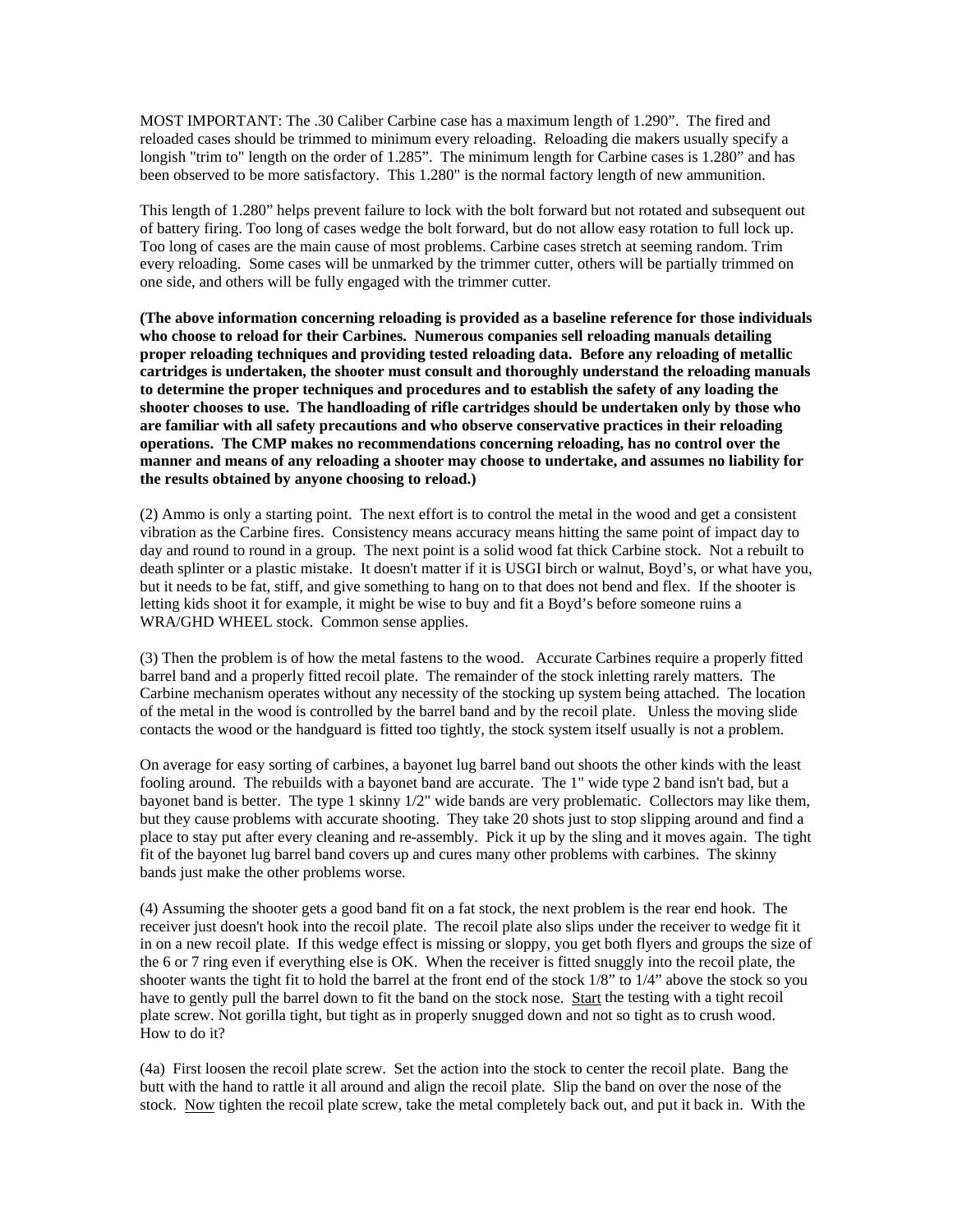recoil plate thus tightened, if it floats, good. If it sits flat down in the barrel channel, there is more work to do.

(4b) A lot of recoil plates are worn, few people have the money to buy 10 to find one that is tighter, and as a matter of fact that is a lot of fooling around just to make it tighter. Bedding the recoil plate does not make it tighter on the receiver which is the key to accuracy. If the wood in the recoil plate area is damaged, compressed excessively, or otherwise not supporting the recoil plate firmly, bedding the recoil plate may be required. That is beyond the scope of this note. So what to do about the recoil plate fit itself?

(4c) There is a simple way to tighten the recoil plate wedge fit using whatever recoil plate that is now on the Carbine. Take the loose fitting recoil plate out of your stock. Place the recoil plate on a vise flat with the bottom of the recoil plate sitting flat on the vise flat. Identify the forward end and top edge of the recoil plate that fits up against the receiver just under the rear sight.

(4c1) Take a medium brass hammer and wallop this front edge of the recoil plate straight down. The intention is not to smash the whole thing, but to close the gap where the receiver fits in. Try it. If it is tighter, good. If not, wallop it harder and try it again. Eventually, it will float the barrel above the channel and last for a thousand rounds or so.

(4c2) The little bit of brass on the edge of the recoil plate will clean off with some Hoppe's #9 or copper remover. The original finish on the recoil plate edge is usually not damaged. Use a clean brass hammer, not one full of steel particles.

(4c3) When it floats the barrel above the normal band located position on the stock, it will shoot straight, probably.

(4c4) There is an important step in assembly of the action to the stock. After 'hanging' the action on the recoil plate, hold the stock with one hand under the receiver and strike the buttplate several times with the other. Hit it hard enough to make the slide 'clank'. The shooter can hear a different sound when it hits bottom. This is the action lug and the recoil plate coming together completely. The action will settle into position with the barrel just slightly above the barrel channel (in a properly fitted carbine), just about where the barrel band would hold it. It is incorrect and possibly damaging to pull the barrel down more than 1/8" to get the band on the stock. The Type III recoil plate is the best, but any of them can be adjusted to properly hang the action. The action 'settling' procedure is in TM 9-1276, Feb., 1953, pg. 125 & 126.

(5) The last impediment to accurate shooting is a damaged barrel at the muzzle end. A Carbine barrel will last 25,000 rounds before wearing completely out, but only maybe 10 or 20 cleanings with a jointed GI steel cleaning rod done with poor technique.

Test the muzzle. Get a USGI 30-06 M2 Ball round for a tool. Hold the carbine muzzle up and put the M2 round in point down. If the case mouth touches the barrel crown, it has been cleaned to death. You are usually out of luck although such worn muzzles often provide acceptable accuracy. If the bullet ogive holds the case mouth up a  $1/16$ " or so above the origin of the rifling at the bore/crown interface, there is a chance of a good shooter for several thousand rounds. If the bullet holds the case mouth 2/16" above the origin of the rifling at the bore/crown interface, there is half the barrel life left. If 3/16", 3/4 the barrel life. If it holds nearly a full 4/16", it is a near new barrel.

It is easiest to measure muzzles if you simply measure 1, 2, 3, and 4/16" from the case mouth and mark those spots with a fine tip magic marker. Then it is about like using a tire tread depth gauge plunger.

A Carbine round is useless for this test as the curve of the ogive is too pronounced or too quickly rounded. The bullet will enter the muzzle and the case mouth will often sit on the crown. The long taper of the M2 30-06 round provides a good test tool.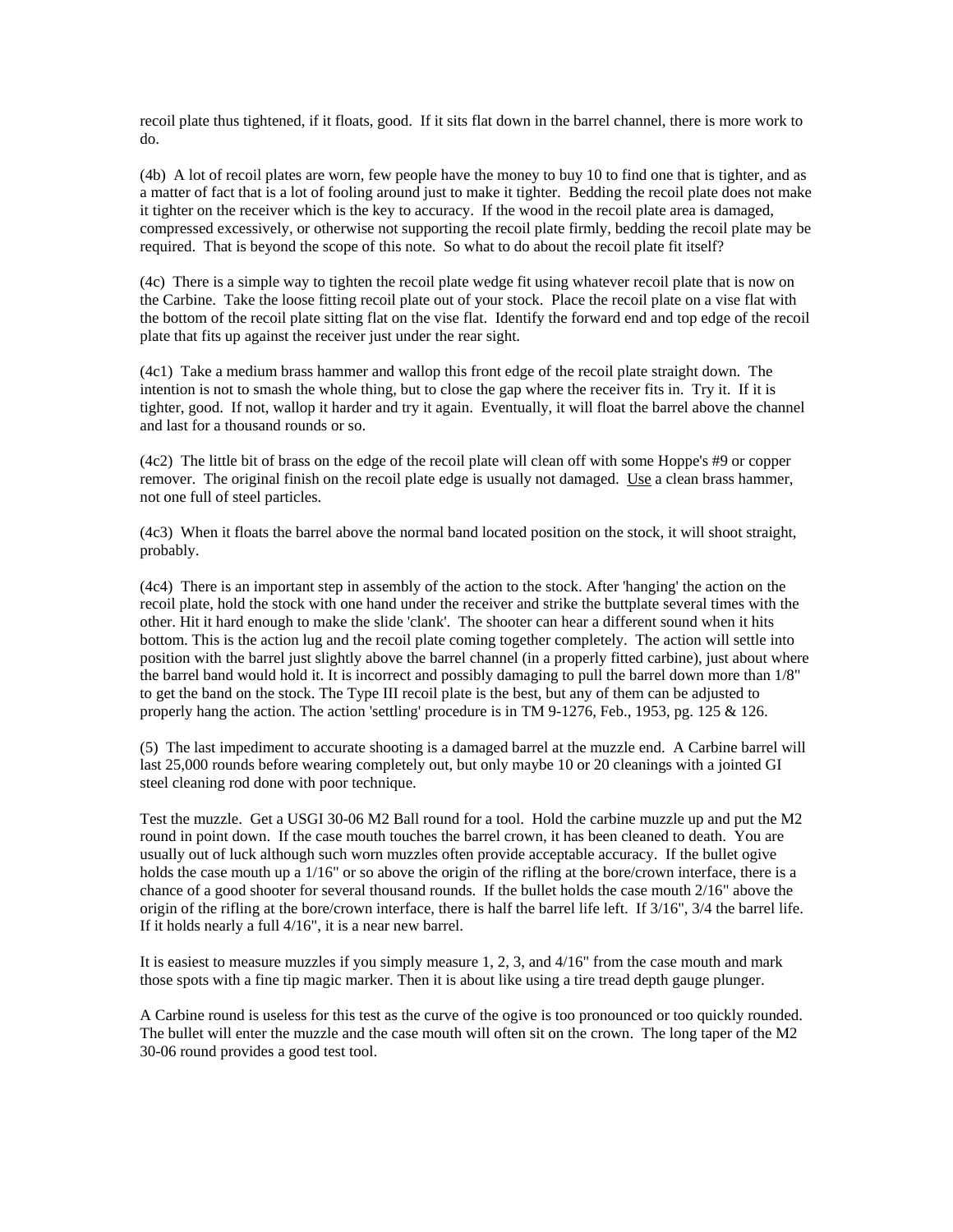The reason to measure from the origin of the rifling is that the crown insets the origin of the rifling a variable depth from the end of the barrel/muzzle. The end of the barrel is not a square end. Some crowning cuts are deep, some crowning cuts are shallow.

By gauging to the origin of the rifling where the bore and crown meet, you have a consistent measurement.

If the muzzle end of the bore has been "counter-bored", it is more difficult to make accuracy predictions. If the Carbine is counter-bored, take it out and shoot it. USGI Carbines were to be counter-bored at rebuild by USGI facilities. The purpose was to clean up any crown damage. Counter-boring is a normal condition in USGI Carbines. It is not a defect and was done to improve accuracy.

6) This set of fixes above ends up with a barrel that floats up against the top of the barrel band ring. This up pressure puts a constant force on the barrel and provides a constant tension on the barrel and receiver which returns the barrel to top center for a consistent vibration.

7) As an additional item, new fat stocks often have a new fat handguard. Many new handguards are so thick from the bottom up to the metal tab and from the bottom up to the wood semi-circle at the front of the handguard that they interfere with assembly. It also tends to bend and stress the barrel and stock that you have just fitted together. This thickness stress is why so many Carbine handguards have the wood semicircle broken off the front or a half of it broken or the metal tab bent.

If the handguard mis-fits like this, then get a different one if it is a collector item. If not a collector item, place the whole handguard flat on a sheet of 100 or 150 grit sand paper. Slide the handguard around flat and sand off the bottom flat area evenly. Try it over and over until the handguard metal goes under the receiver lip and the wood semi-circle goes under the band flange without forcing it and certainly without flexing the stock and barrel. It needs to be just short of loose. Loose causes no problems compared to a tight one distorting the barrel and stock.

8) Impact Information: Carbines were assembled originally with a tall front sight that required lowering to sight in properly in most instances. The main cause of high shooting is a too much shortened front sight. It would be unusual that someone shortened the front sight so much that the adjustable slider doesn't center a group at some setting. Look at the front sight. Is the top up near the top of the holes in the wings? Or is the top of the front sight obviously way below this level like near the bottom of the front sight wing holes? If the point of impact is too low, the top of the front sight can be carefully shortened. If the point of impact is already too high, there is no easy fix beyond setting the range slider on say 100 to fire at 200 yards and so on.

At this point, rather than change the front sight height, some consideration of the impact differences of different ammunition should be made. This is because of greatly differing velocity and powder characteristics which has a considerable effect of the point of impact from any given Carbine. Put another way, perhaps a different ammunition will help zero the sights. What follows is a comparison of some rounds all using 110 grain FMJRN 0.307"-0.308" bullets with all impact data from 200 yard firing. The handload is from above.

Handload= 15.0 grains WW296 (WW296 exact WW load at USGI spec velocity)(Consider this a zero reference ammo and it is extremely accurate.)

WW2 USGI vintage ammo=  $(+/- 2"$  the same point of impact as the reference ammo because WW2 ammo was full velocity even shot 60 years later. Accuracy or rather the lack of it is on the order of two and three times the size of groups fired with the reference ammo. Spray and pray quality, but speed up to specs.)

1950's USGI ammo= (4-6-8-10" lower impact than reference ammo because Korean War ammo seems to be loaded very slowly. Remember the stories about failure to penetrate enemy clothing. Poor accuracy as with the World War II ammo.)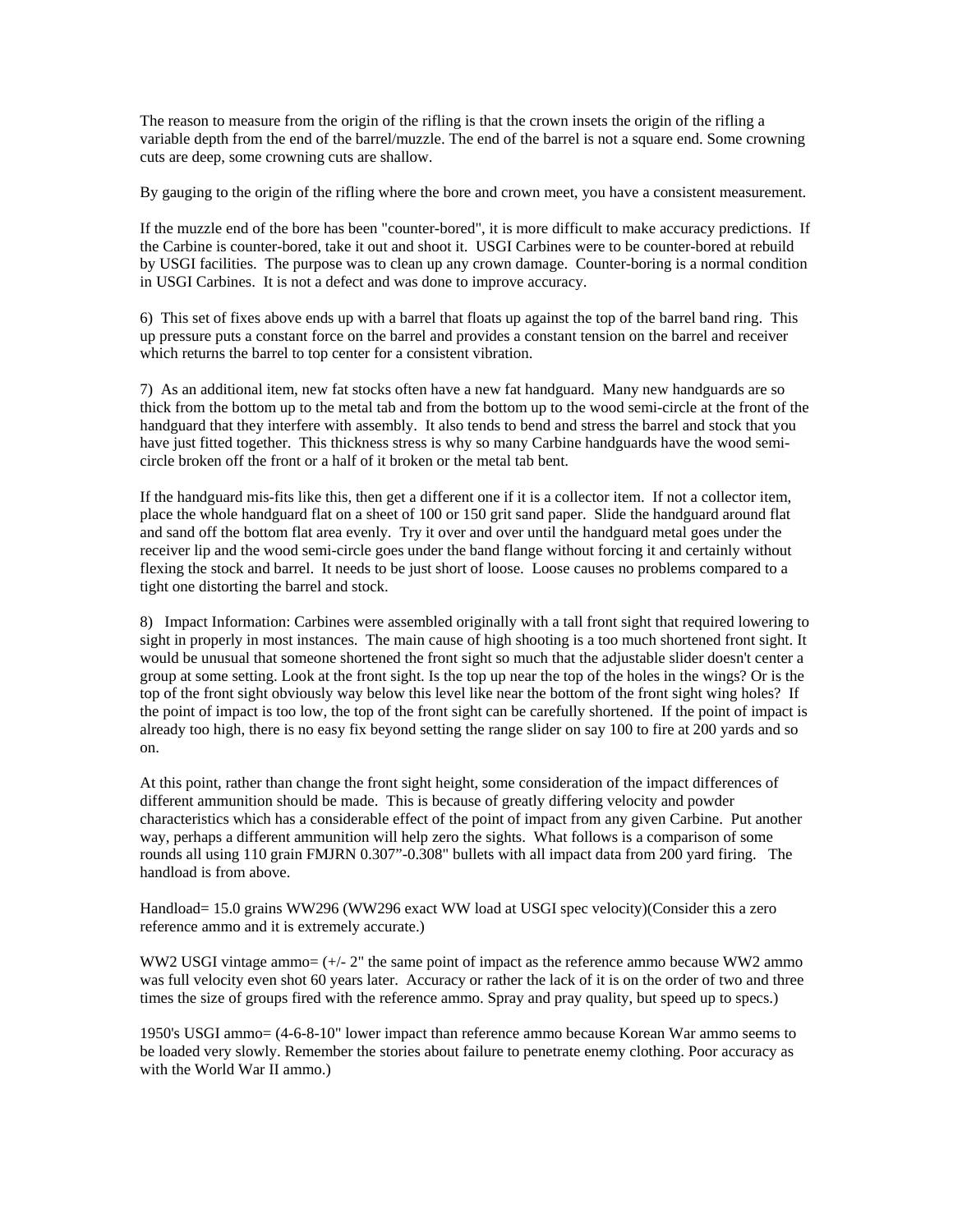Vietnam War Era USGI 1970's ammo= (2-4-6" lower as it is a little slower. Moderate to poor accuracy, but the best of the USGI ammos.)

Korean military 1980's PSD headstamped ammo=  $(2-4"$  lower, but very accurate.)

1990-2007 Commercial Ammo (WW, RP, FC, and various foreign commercial ammos)= Frequently slowly loaded under USGI specification velocity. The impact points will be lower at all ranges depending on which one is purchased. (If you want to avoid the most trouble, avoid Wolf with its steel cases from Russia. It does everything from cause mis-function to disassemble extractors from the bolt face to actually break off extractors to foul chambers.)

9) Specific Problems and Potential Remedies follow:

9a) Failure to Eject/Failure to Feed: The symptoms are stove piping with a fired case trapped between the bolt face and the breech vertically, feeding a round from the magazine with the fired case still in the bolt way un-ejected, the bolt not traveling far enough to the rear to pick up a new round from the magazine, or the magazine not raising the top round for the bolt to pick up. The starting point is to always use known quality magazines. Then other causes can be evaluated.

The most likely cause in an un-cleaned Carbine removed from long term storage is that the bolt face components are stuck in place by dried oil and grease and/or fouling or the extractor and ejector springs are "dead".

Conversely, the most likely cause in a well cleaned Carbine system is that the Carbine/ammunition combination is not thrusting the gas piston back against the slide with enough force. The slide then lacks velocity and lacks inertia. That is what the big hollow U is there for in the front part of the slide. It is the inertia block. One started in reverse, it is heavy enough to keep the parts moving in reverse. The result of a weak push to the rear by the gas piston is that the bolt does not open all the way, does not travel all the way to the rear, is not open long enough to allow ejection of the spent casing, and does not go far enough to the rear to allow the magazine to raise the next loaded round in front of the bolt face.

Try these things in order going down:

\*Use known quality magazines when testing a new to the shooter Carbine for function.

\*When a dummy round or a fired case is cycled by hand at a moderate speed, does the extractor pull the case out of the chamber and then does the ejector smartly flip the round out the side of the receiver opening? If so, the bolt face is probably OK enough to work. If not, the small parts in the bolt face are often the problem. Or the parts are frozen in place by congealed grease and firing residue and need cleaned. Even fired cases work well for testing. **It is always considered unsafe to use a live round for function testing especially where there are function problems suspected. Firing pins are sometimes stuck in a forward position. As with any firearm at any time, point the muzzle in a safe direction in a safe location in all situations.** 

\*Look to see that the bolt and hammer are clean, not battered, and lightly lubricated. If the hammer is battered up, it stops the bolt which stops the slide which stops the ejection which stops the feeding.

\*Degrease all of the rails, cams, grooves, and tracks in the action so that they are grease and dirt free. Then, per Army training manuals, lubricate everything with only a little bit of light lubricating oil. Or sparingly use a high quality gun grease at selected locations if the need is felt. It should be a water proof grease and not temperature sensitive.

\*Make sure there is no debris in the recoil spring hole and that the guide is free of grease and dirt. Lightly oil.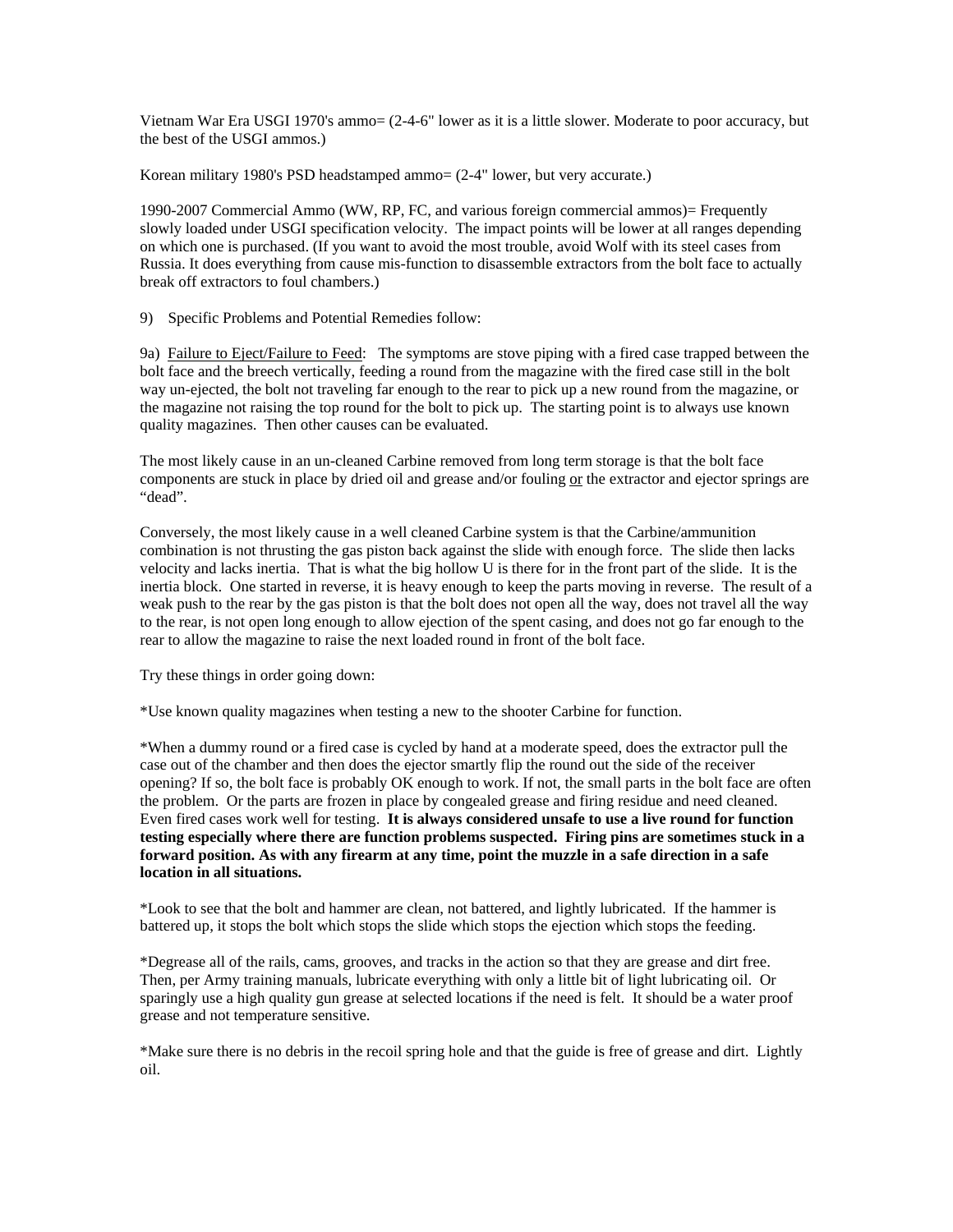\*Clean and degrease the bolt face, ejector, extractor and plunger, firing pin, and bolt. Apply Hoppe's #9 well scrubbed into everything and then lubricate with a light oil.

\*Different ammo- commercial ammo sometimes is so weakly loaded, that it fails to or barely operates a perfect Carbine.

\*Flood the gas piston assembly from inside the bore and from outside to free up deposits. The goal is to get the piston moving freely. Hoppe's #9 works well for this purpose.

\*If that cleaning fails to free the gas piston, it may be necessary to disassemble and clean the gas piston and gas piston nut and gas chamber making sure the hole up into the bottom of the barrel is open. Scratch or force nothing. Clean gently. A proper tool is required to remove and replace the gas piston nut which should then be re-staked to keep it in place. Some shooters prefer Locktite in the proper color allowing future disassembly.

\*If these sorts of things don't get it running, it gets a lot more complicated and knowledgeable help may be needed. The first degree of complicated fixes is replacing all the small parts in the bolt other than the firing pin. This requires a source of new parts and a USGI bolt face tool in order to change the parts without undue effort.

\*The second degree of complicated fixes is to clean and confirm the size of the hole from the barrel to the gas cylinder at being 0.070". This is a last resort. Put a junk aluminum cleaning rod down the bore so you cannot poke the far side of the bore with a finger held drill bit seeing if it will go through the hole or seeing if the hole is clean. A proper size wire bit from a machine tool supplier is needed. There is no hardware store equivalent.

9b) Check the Chamber for Parkerizing: The rebuild Carbines were often re-Parkerized with barreled actions being treated without plugging the muzzle and chamber ends of the barrel. The chamber gets Parkerized and is rough. Crud from shooting would have made it worse as more rounds were fired. What was in the barrel gets ground down and blown out in the first few test rounds.

There is an easy solution. Take a .35 or .38 brass bore brush and wrap it with 0000 steel wool. Chuck two sections of a cheap aluminum cleaning rod into a slow speed battery drill and put the rod down the muzzle female end first. Insert the bore brush into the threads of the rod from the open action end and screw it on. Coat the brush and steel wool with Hoppe's #9.

Rotate the drill slowly in the direction that the rod does not unscrew the tip and pull it into the chamber and then push it back out and pull it back in and push it back out. The idea is never to stop in one spot. It will go in and out easily while it is rotating.

Turn the drill at 1-2-3 turn per second, slowly, so that you can see it turn. In a couple hundred revolutions with a number of ins and outs, the chamber will be cleaned and polished. It will not hurt the steel chamber or the throat of the chamber.

9c) Magazines: Mixed into the foregoing mechanical problems with the Carbine itself, is the ever present issue of magazine quality and condition. As with any other detachable magazine fed firearm, the feed lips need to be parallel and properly shaped, the body cannot be dented, and the spring needs sufficient force to lift the column of cartridges fast enough to catch the top round in front of the bolt. The inside of the magazine needs to be clean and free of debris, grease, and oil beyond the most thin coating.

USGI 15 round magazines are the most dependable commonly available Carbine magazines. Each of the World War II era magazines was marked with its maker's identification letters on the lower back side of the magazine. There were many such makers. When new or in near new condition, these 15 round magazines tend to function well as long as the spring has enough force to raise the column of cartridges. All such original USGI 15 round magazines were blued when made. Any such magazine